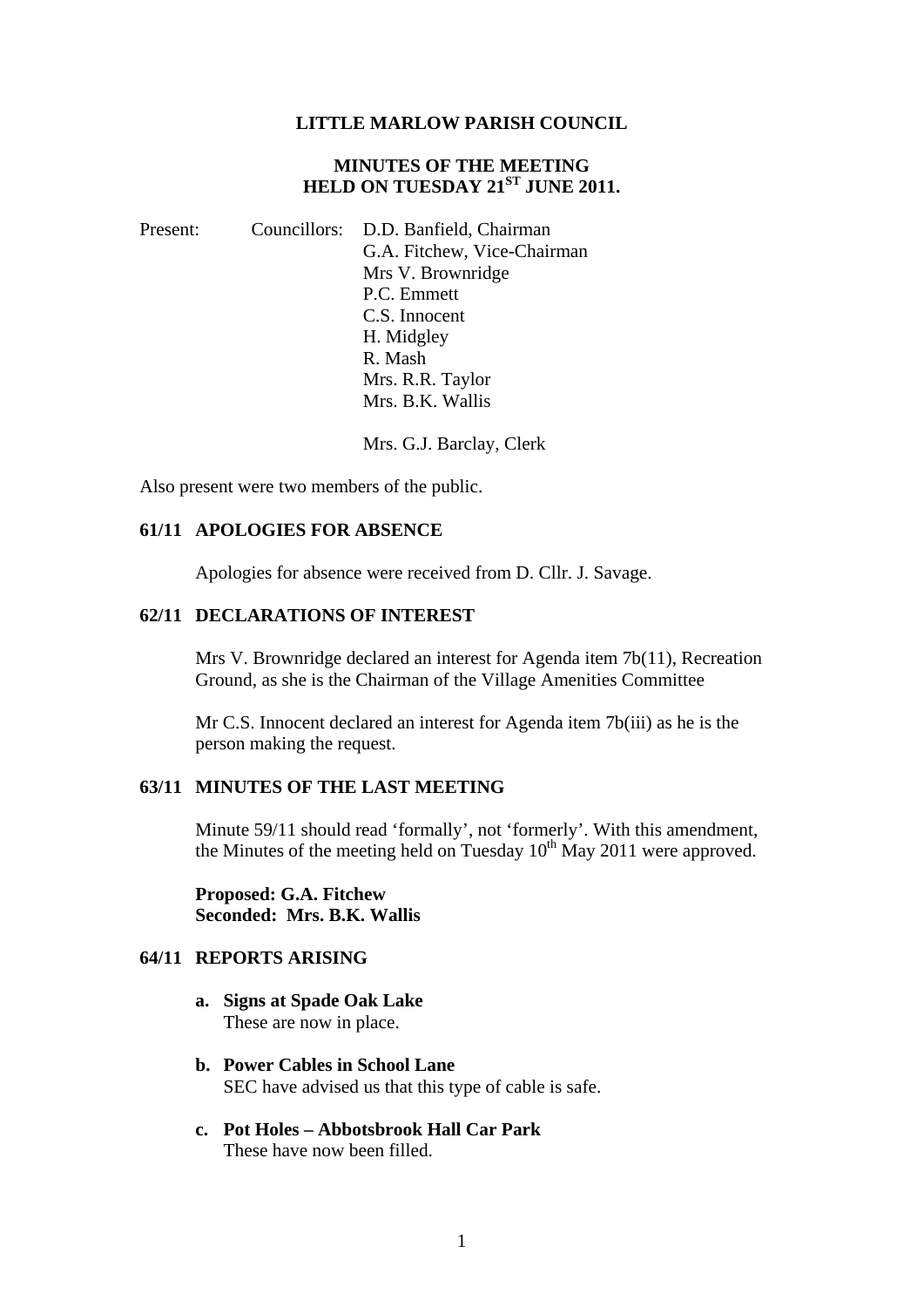## **d. Main Door of Chapel**

There is still a problem when shutting the main door,

## **65/11 FINANCE**

## **a. Financial Report**

The Income and Expenditure account for the period  $1<sup>st</sup>$  to  $31<sup>st</sup>$  May 2011 was approved.

Income: £22,993.91 (includes half Precept £19,750.00) Expenditure: £5231.78

**Proposed: G.A. Fitchew Seconded: Mrs. R.R. Taylor** 

## **b. New Signatories to Bank Account**

It was approved that Mrs Brownridge and Mr Midgley be signatories to the council's bank account.

**Proposed: C.S. Innocent Seconded: P.C. Emmett** 

## **66/11 PLANNING**

## **Wycombe District Council Decisions.**

- 1. 11/05874/FUL Benedict House, Marlow Road Construction of 2 storey rear extension Application permitted
- 2. 11/05875/CTREE Woodstock, Marlow Road Tree works Not to make TPO
- 3. 11/05842/MINAMD Kingfishers, Riverside Amendment to raising roof height Application permitted
- 4. 11/05569/FUL Craigie Hill, Pump Lane North Erection of pitched roof canopy over porch and raise existing flat roof Application permitted
- 5. 11/05700/CTREE Priory Ford, The Avenue Tree works Not to make TPO
- 6. 11/05648/FUL Merton Dell Farm, Monkton Lane Erection of agricultural building for grain and fertiliser store Application permitted
- 7. 11/05686/CLP 2, Abbey Road Construction of replacement conservatory Grant Certificate of Proposed Use
- 8. 11/05717/FUL The Stables, Pump Lane North Use of part of stable block by small equine practise Application permitted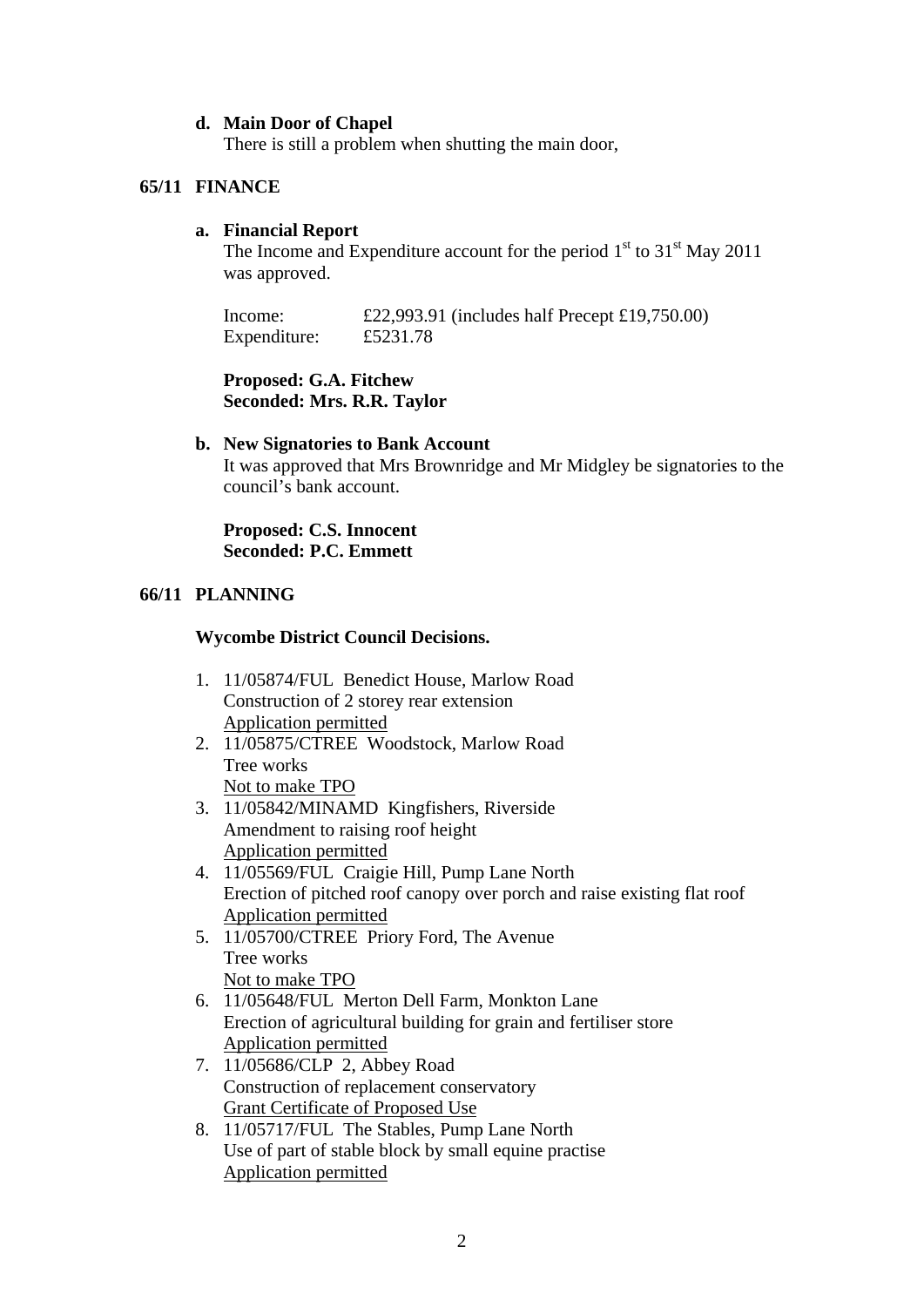9. 11/06073/MINAMD Little Orchard, Fern Lane Non material amendment to permission for demolition of existing dwelling and erection of new dwelling Application permitted

## **New Applications**

- 1. 11/06357/LBC Westover, Church Lane List building application for rear extension Comment: No objection
- 2. 11/06356/FUL Westover, Church Road Erection of two storey rear extension and alterations to fenestration Comment: No objection
- 3. 11/06306/CTREE Briar Hedge, The Drive Tree works Comment: No objection
- 4. 11/06241/TPO April Cottage, The Avenue Fell one Ash tree Comment: No objection
- 5. 11/06202/FUL Liptons Yard, Marlow Road Replacement of existing mobile home with 2 bed dwelling. Comments: no objection to the proposed house. We hope that this application will not lead to a piecemeal development of the whole of the site.
- 6. 11/06077/FUL Fairfield, Marlow Road Construction of single storey rear extension Comment: no objections
- 7. 11/06073/MINAMD Little Orchard, Fern lane See 9 above

## **Other Planning**

Mrs Wallis and Mr Midgley are attending the Planning Forum at Wycombe District Council on  $30<sup>th</sup>$  June.

Mrs Wallis attended the Quality Counts tour and distributed a report.

## **67/11 ABBOTSBROOK HALL**

The damaged man-hole cover requires replacement. The pot holes in the car park have been filled.. A specification for internal re-decoration is being drawn up.

# **68/11 PAVILION/RECREATION GROUND**

## **a. Repairs**

Repairs are needed to some of the equipment on the play area. The Duenna hi-line needs new flooring on the towers and the left hand swing bay needs new matting.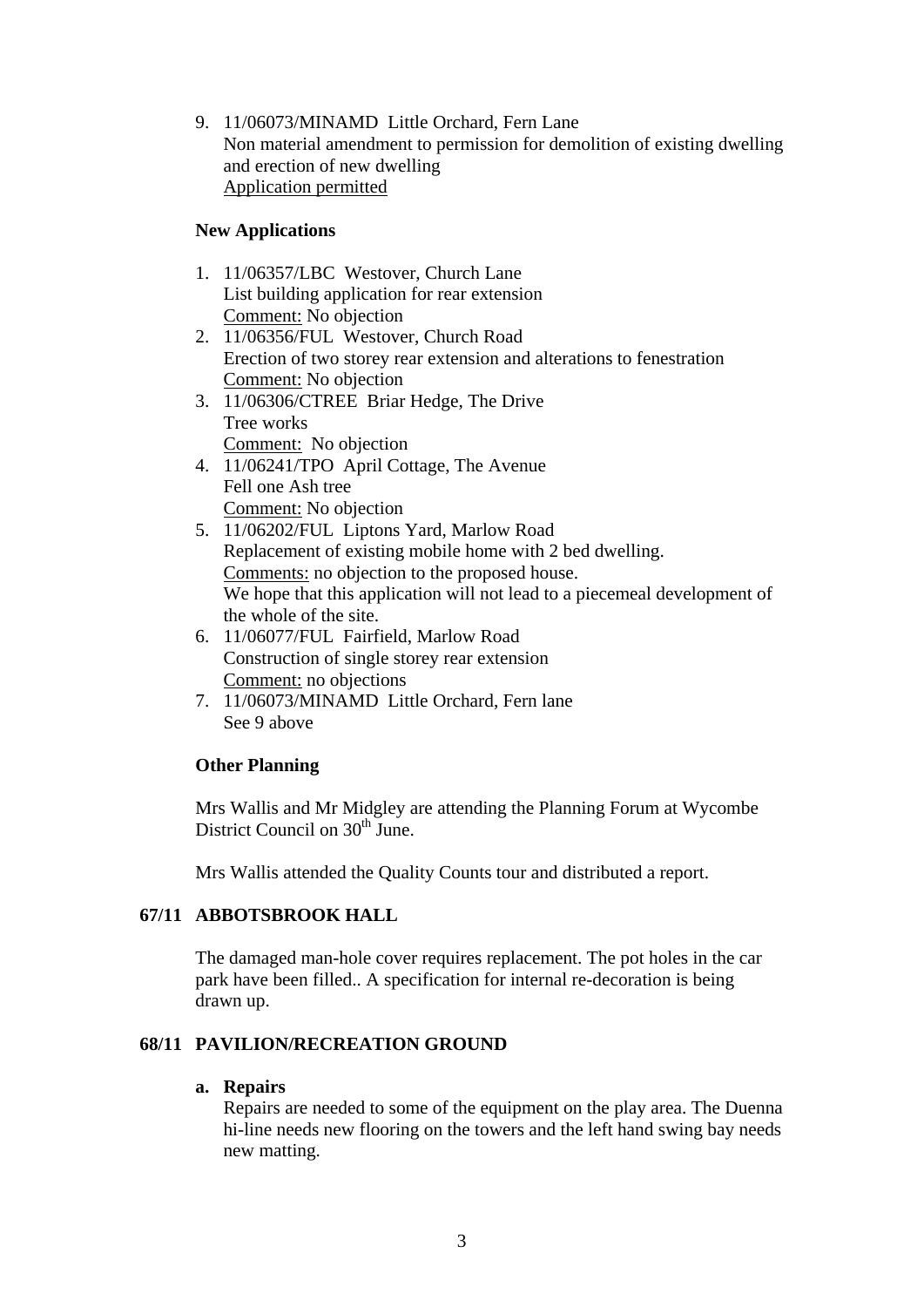It was agreed that these works should be done as soon as possible.

**Proposed: Mrs R.R. Taylor Seconded: G.A. Fitchew** 

#### **b. Request for a Storage Shed**

The Little Marlow Village Amenities Committee have requested permission to place a storage shed on the Recreation Ground.

This was not approved.

## **c. Request to hire the Recreation Ground and in the Pavilion for a Wedding reception.**

We have received a request to erect a marquee and to hire the facilities for a wedding reception in September 2012.

There were concerns re creating a precedence. Tight regulations and conditions would need to be in place. A fee has yet to be agreed.

The request was approved.

## **69/11 BURIAL GROUND**

#### **a. Signage in Fern Lane**

The current position of the sign is not visible to drivers approaching from Fern Lane. A better site is on the grass strip outside 'Broadhaven'. The sign has been in its present position for more than a year on a trial basis, but it was considered that it should now be moved. We need to check ownership of the strip of grass, but once this is clarified, we will write to the residents of 'Broadhaven' to advise them of our decision.

#### **b. Chapel Toilet**

The plan has met a problem in that the officer at Wycombe District Council has advised that the toilet would need to have disabled access. The space available in the Vestry does not allow for this. An alternative would be to build an extension, or choose an alternative site in the grounds.

## **70/11 LITTLE MARLOW VILLAGE FETE**

It was agreed that we would have a stand at this year's fete**.** 

## **71/11 INSURANCE POLICY**

The renewal of the policy was approved after certain updating of contents sums.

### **72/11 GRIT BIN FOR VILLAGE**

Mrs Barclay and Mr W. Northcroft of the Little Marlow Residents' Association met with Stuart Young of BCC to consider the siting of a bin. The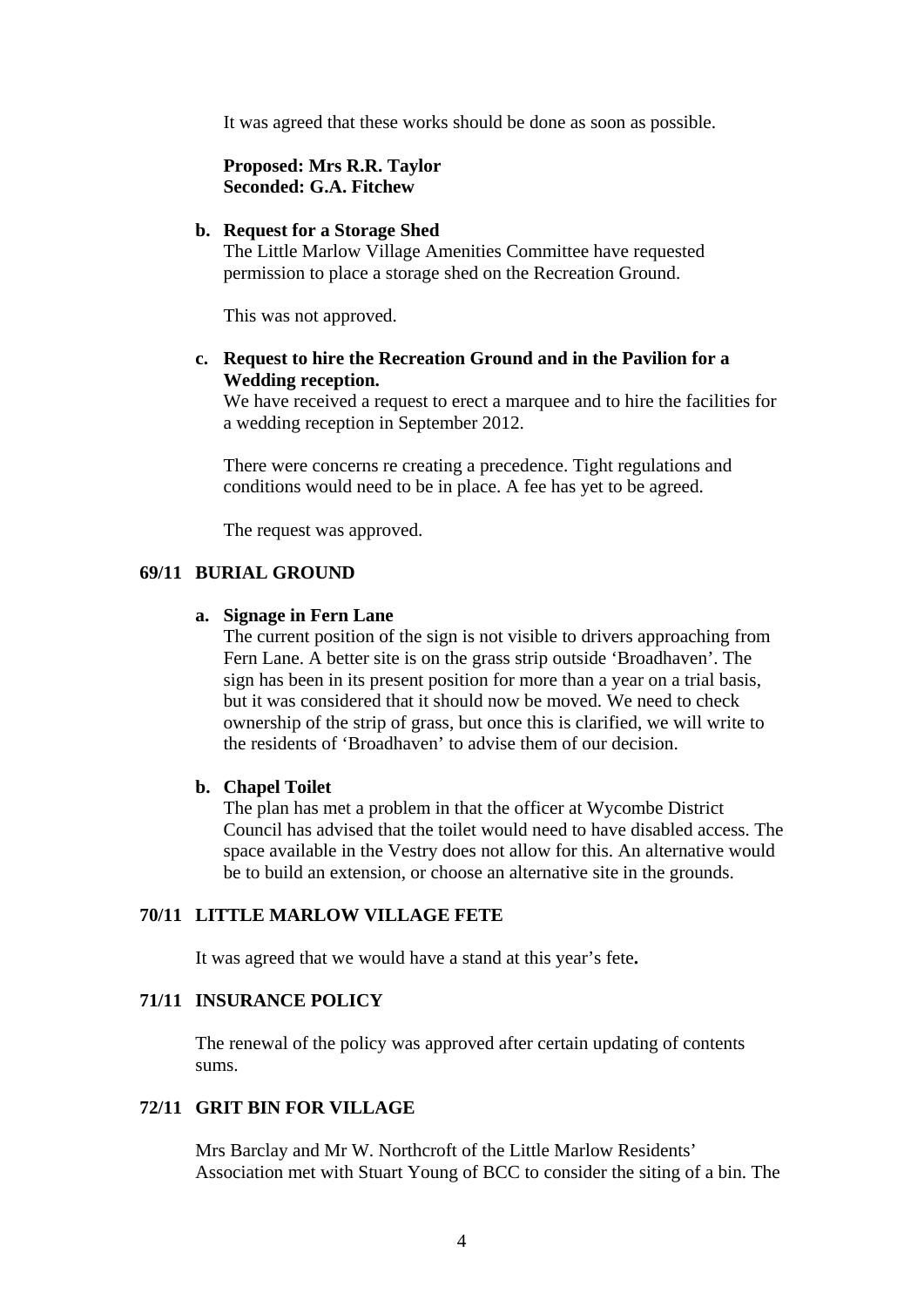site originally considered was not suitable. Mr Young identified an alternative site in School Lane. Mr Northcroft has spoken to the nearest neighbours to this site who have no objections, but he will take the issue to the next Residents Association meeting for approval. Once this has been done, we will place the order.

#### **73/11 WEBSITE REVIEW**

(Mr Fitchew declared an interest)

Mr Midgley will look at the current and alternative tariffs.

#### **74/11 RISK ASSESSMENT REVIEW**

Mrs Brownridge will look at the current Risk Assessment policies and recommend any changes for the next Parish Council meeting.

#### **75/11 DATES OF FUTURE MEETINGS**

The Meetings of the Parish Council will take place at the Pavilion at 8pm on the following dates:  $2<sup>nd</sup>$  August,  $13<sup>th</sup>$  September,  $25<sup>th</sup>$  October and  $6<sup>th</sup>$  December.

#### **76/11 REPORTS AND CORRESPONDENCE**

## **a. Pothole**

Mr Innocent reported a large pothole in Church Road adjacent to the Kings Head forecourt,

#### **b. Spade Oak Liaison Committee**

Mr Fitchew attended this meeting and reported that the works will be restored by December 2011, back fill done and the landfill closed and restoration work begun. The dog signage has been put up. The wheel wash is still on site, but any mud on the road should be reported..

#### **c. Free Parking Days in Marlow**

We have been asked for our views on choice of days.

#### **d. Bourne End Junior Sports Club Prize Giving Day**

Mr Banfield and Mr Fitchew have received invitations to this event but are unable to attend.

#### **e. Chepping Wye Valley LCP**

Mr Banfield and Mrs Wallis attended the recent workshop event to identify local priorities.

## **f. WDALC**

Mr Banfield attended and chaired this meeting. The fees are to be increased so this will mean this council will pay £10 per annum instead of £4. The next training event is on Monday  $25^{\text{th}}$  July at 7pm.